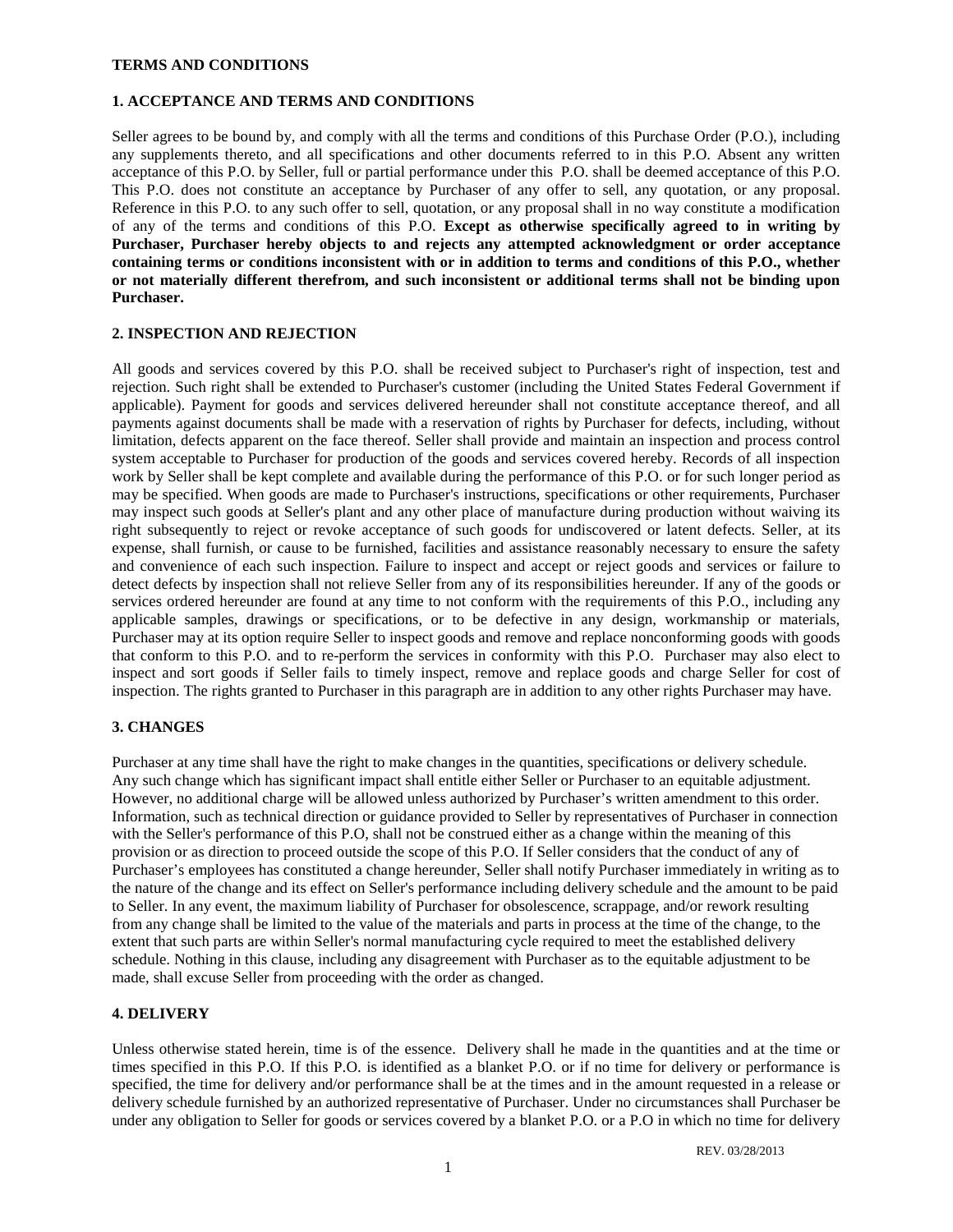or performance is specified unless specifically covered by a release or delivery schedule of an authorized representative of Purchaser. In the event this order is terminated in whole or in part for any reason Purchaser shall have no obligation to pay Seller, under the provisions of Paragraphs 12 or 13 hereof or otherwise, the purchase price of or any costs of production associated with any items which were produced in unreasonable or unnecessary anticipation of the delivery date. Without prior written approval of Purchaser, commencement of production by Seller of any item more than thirty (30) days prior to such scheduled delivery date will be conclusively presumed by Purchaser as unreasonably or unnecessarily anticipated by Seller. In addition to Purchaser's other remedies, and without liability, Purchaser reserves the right (i) to refuse and to return at Seller's risk and expense, including, without limitation, warehouse or other storage costs and extra handling costs, any shipments made in excess of quantities ordered and deliveries made before or after the time or times specified in this P.O. or in supplementary schedules furnished by Purchaser, and (ii) if delivery is not made in the quantities and/or by the time or times specified, to take either or both of the following actions: (a) terminate this P.O. without liability by notice effective when received by Seller and to purchase elsewhere and charge Seller with any resultant loss, including, without limitation, consequential or incidental damages, unless deferred shipment has been authorized, or (b) direct Seller to make expedited routings of goods, and the difference in cost between any such expedited routing and the P.O. routing costs shall be paid by Seller. Seller shall not, however, be liable for delays or defaults in deliveries due to causes beyond its control and without its fault or negligence. If at any time Seller has reason to believe that deliveries will not he made as scheduled it shall immediately give Purchaser written notice setting forth the causes of the anticipated delay. If Seller accepts shipments of goods that deviate from expected delivery times or quantities, an inventory charge against Seller may be made

### **5. TRANSPORTATION**

Unless otherwise stipulated on the face of this P.O. goods covered by this P.O. shall be shipped "FOB-Seller's Plant;" however, title to said goods to pass to Purchaser upon the completion of unloading of the goods at the destination specified for any delivery and Seller shall bear the risk of loss of goods while in the possession of the carrier. No charges for unauthorized transportation will be allowed. Any unauthorized shipment which will result in excess transportation charges must be fully prepaid by the Seller.

### **6. WARRANTIES**

Seller expressly represents, warrants and covenants that all goods and services covered by this P.O. will: (a) conform to any and all specifications, drawings, plans, instructions, samples or other descriptions, whether express or implied, furnished by Purchaser or by Seller; (b) be fit and sufficient for the purpose(s) for which they were purchased, and if Seller knows of or has reason to know of any particular purpose for which Purchaser intends to use such goods and services the goods and services will be fit for such particular purpose; (c) be new and merchantable; (d) be of good material and workmanship and free from defects, whether latent or patent; and (e) be free from any claim of any nature by any third person and that Seller will convey clear title thereto to Purchaser. The foregoing warranties shall survive Purchaser's inspection, acceptance and use of the goods and services. Seller hereby extends to Purchaser any and all warranties received from Seller's suppliers and agrees to enforce such warranties on Purchaser's behalf. All Seller's warranties shall run to Purchaser, its successors, assigns, customers and users of products sold by Purchaser. Seller agrees promptly to correct defects in any goods and services not conforming to the foregoing warranties, or to replace such goods and re-perform such services, without expense to Purchaser, when notified by Purchaser, provided Purchaser so elects. In the event of Seller's failure to correct or replace such defective or nonconforming goods or re-perform such services, Purchaser may, after reasonable notice to Seller, make such correction, replacement or performance at Seller's expense. The foregoing warranties and remedies shall be in addition to any warranties and remedies of additional scope herein or otherwise provided by Seller to Purchaser or provided by law.

# **7. FOR WORK ON PURCHASER'S OR ITS CUSTOMER'S PREMISES**

If Seller's work under the P.O. involves operations by Seller on the premises of Purchaser or a customer of Purchaser, Seller shall take all necessary precautions to prevent the occurrence of any injury to person or property during the progress of such work and shall defend, indemnify and hold harmless Purchaser against all loss which result in any way from any act of omission of the Seller, its agents, employees, or subcontractors, and Seller shall maintain such liability, workers' compensation and other applicable insurance coverage as will, in Purchaser's sole judgment and consistent with the requirements set forth in Paragraph 18 herein, protect Purchaser from said risks and from any such claims. Seller will provide certificates of insurance evidencing appropriate insurance coverage consistent with the requirements of this Paragraph 7 and Paragraph 18 (including, but not limited to, Purchaser's status as an additional insured) promptly upon the request of the Purchaser.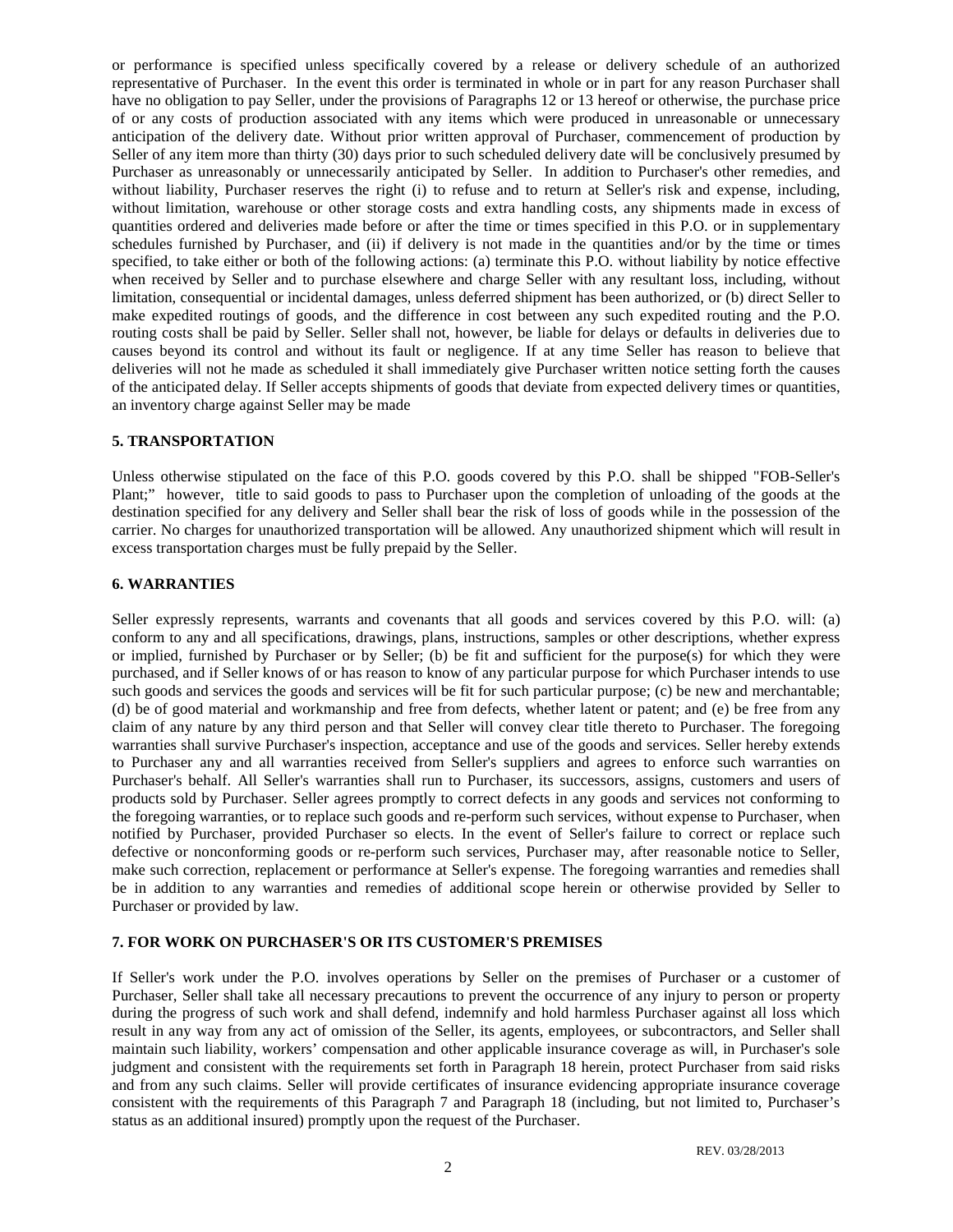### **8. PURCHASER'S PROPERTY**

Unless otherwise agreed in writing, all tools, equipment, drawings, computer programs or other material or data furnished to Seller by Purchaser or specially paid for by Purchaser, and any replacement thereof, or any materials affixed or attached thereto, shall be and remain the personal property of Purchaser. Such property, and whenever practical each individual item thereof shall be plainly marked or otherwise adequately identified by Seller as<br>"Property of " and shall be safely stored separate from Seller's property. Seller shall not substitute " and shall be safely stored separate from Seller's property. Seller shall not substitute any property for Purchaser's property and shall not use such property except in filling Purchaser's orders. Such property while in Seller's custody or control shall be held at Seller's risk, shall be kept insured by Seller at Seller's expense in an amount equal to the replacement cost with loss payable to Purchaser and shall be subject to removal at Purchaser's written request in which event Seller shall prepare such property for shipment and shall redeliver to Purchaser in the same condition as originally received by Seller, reasonable wear and tear excepted, all at Seller's expense

If this order funds the development of any item; including without limitation any composition of matter, article of manufacture, machine, process, method, software program, or database; or results in any idea, invention, or work of authorship which may be subject to patent, copyright, trademark or trade secret protection; Seller hereby agrees to assign all right, title and interest in and to said item, idea, invention or work of authorship to Purchaser. Seller shall notify Purchaser of the development of such item, idea, invention, or work of authorship and shall cooperate with and assist Purchaser in every reasonable way to perfect its right, title and interest, such as by executing and delivering all additional documents reasonably requested by Purchaser in order to perfect, register, and/or enforce the same, and Purchaser shall reimburse Seller for reasonable costs incurred by Seller in providing such assistance.

# 9. **SELLER'S INFORMATION**

Any knowledge or information which Seller shall have disclosed or may hereafter disclose to Purchaser, and which in any way relates to the goods or services covered by this P.O. shall not, unless otherwise specifically agreed to in writing by Purchaser, be deemed to be confidential or proprietary information, and shall he acquired by Purchaser, free from any restrictions (other than a claim for patent infringement), as part of the consideration of this P.O.

# 10**. PURCHASER'S PROPRIETARY INFORMATION**

Seller shall keep confidential any technical, process, commercial or economic information derived from drawings, specifications and other data furnished by Purchaser in connection with this P.O. and shall not divulge, export, or use, directly or indirectly such information for the benefit of any other party without obtaining Purchaser's written consent. Except as required for the efficient performance of this P.O., Seller shall not make copies or permit copies to be made of such drawings, specifications, or other data without prior written consent of Purchaser.

# 11. **INTELLECTUAL PROPERTY INDEMNIFICATION**

In consideration of Purchaser buying goods or services from Seller, Seller agrees to defend, hold harmless and indemnify Purchaser, its subsidiaries, parent companies, affiliates, agents, representatives, licensees, and assigns, and their respective officers, directors, successors, subcontractors, assigns and customers against and from any and all claims, demands, losses costs, damages, suits, judgments, penalties, expenses and liabilities of any kind or nature whatsoever including reasonable attorney's fees that may be incurred arising directly or indirectly out of or in connection with the possession, use, reuse, sale or resale of said goods or services, including actual or alleged infringement of intellectual property rights, including invention rights, pending applications, patents, trademarks, copyrights, trade names, trade dress, trade secrets, right of privacy and right of publicity. Seller warrants and acknowledges Purchaser's reliance hereon, that Seller has good and lawful title to all goods and services supplied by Seller to Purchaser, and that Seller conveys same free of encumbrance, including infringement of any known intellectual property rights, or if covered by intellectual property rights of Seller and in consideration of Purchaser buying goods or services from Seller, Seller covenants to not sue Purchaser for infringement of said intellectual property rights of Seller, subject to exceptions made in writing by Seller to Purchaser within (30) days hereof and specifically listing each excepted right.

# **12. CANCELLATION WITH CAUSE**

Purchaser shall have the right to cancel and terminate this P.O. partially or entirely upon any of the following events: (a) Seller's failure to provide goods which conform to the warranties provided herein or by law; (b) Seller's failure to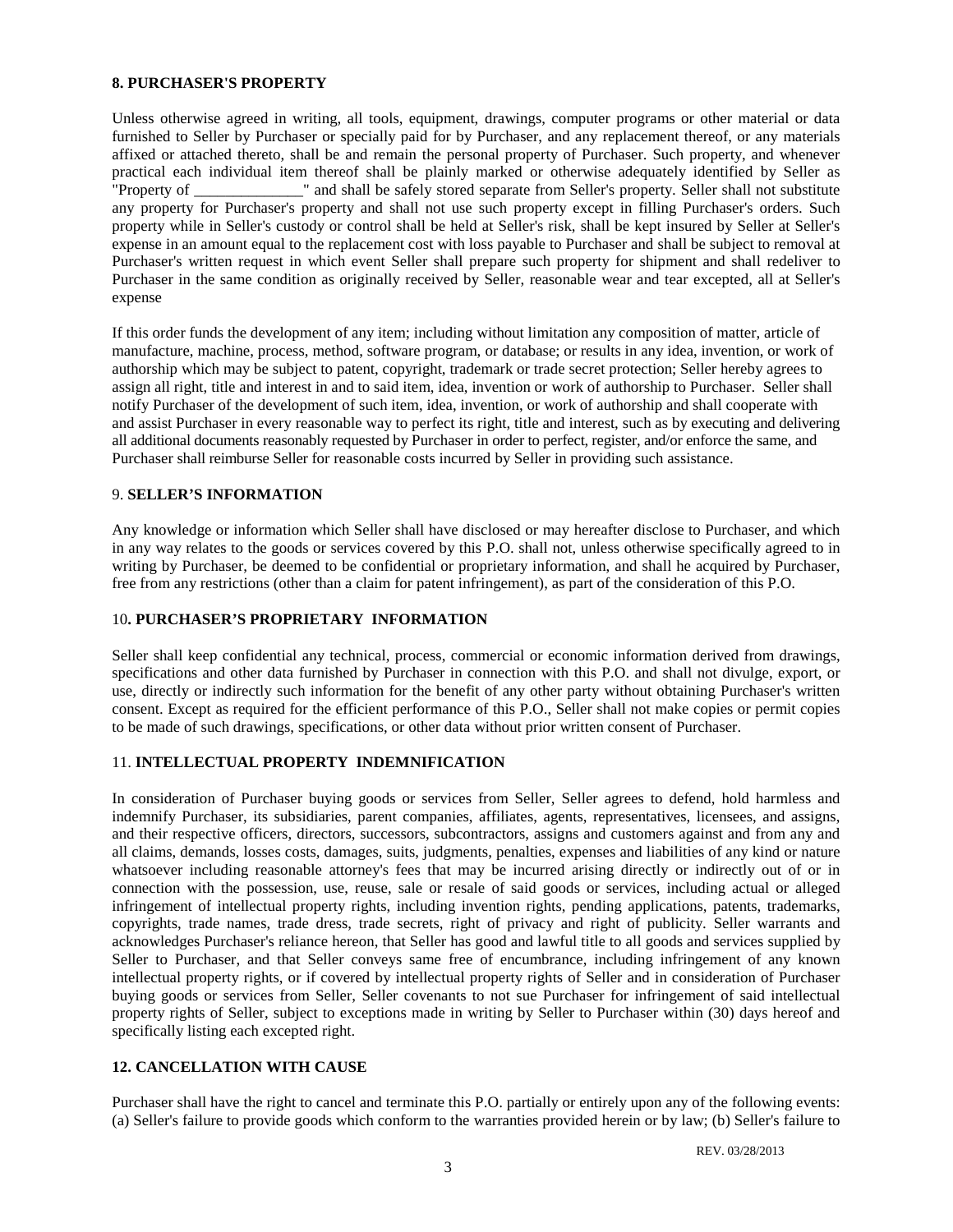perform or make deliveries as specified in this P.O or as specified in Purchaser's supplemental schedules; (c) Seller's failure to comply with any other terms or conditions of this P.O. or Seller's failure to make progress as to endanger performance of this P.O. in accordance with its terms; (d) Seller's insolvency; (e) Seller's filing of a voluntary petition in bankruptcy or the cessation of Seller's normal business operations; (f) the filing of an involuntary petition to have Seller bankrupt, provided it is not vacated within 30 days from the date of filing; (g) the appointment of a receiver or trustee for Seller, provided such appointment is not vacated within 30 days from the date of such appointment; or (h) the execution by Seller of an assignment for the benefit of creditors. In the event of any such cancellation, Purchaser, without prejudice to any other legal or equitable remedies available to it, shall have the right; (i) to refuse to accept delivery of any and all goods covered by this P.O.; (ii) to return to Seller any and all goods already accepted and to recover from Seller all payments made for such goods (and for freight, storage, handling and other expenses occurred by Purchaser in connection therewith); (iii) to recover any advance payments to Seller for undelivered or resumed goods, and (iv) to purchase elsewhere and charge Seller with any resultant losses, including, without limitation, consequential or incidental damages.

#### **13. CANCELLATION WITHOUT CAUSE AND SUSPENSION**

Purchaser may cancel and terminate this P.O. in whole or in part, by written notice whereupon Seller will terminate pursuant to such notice all work started under the P.O. Seller will promptly advise Purchaser of quantities of applicable work and material on hand or purchased prior to termination and the most favorable disposition that Seller can make thereof. Seller shall turn over to Purchaser all completed work and work in process, including all designs, drawings, specifications and other documentation and otherwise comply with Purchaser's instructions regarding the disposition of such work and material. Within ninety (90) days after receipt of such notice of termination, Seller will submit all its claims pursuant thereto. Purchaser will have the right to check such claims at any reasonable time by inspecting and auditing the records, facilities, work or materials of Seller relating to this P.O. Purchaser will pay Seller the P.O. price of finished work and the cost to Seller (excluding profit or losses) of work in process and any raw material, based on any audit Purchaser may conduct and generally accepted accounting principals; less, however (i) the reasonable value or cost (whichever is higher) of any items used or sold by Seller without Purchaser's consent; (ii) the agreed value of any items used or sold by Seller with Purchaser's consent; and (iii) the value of any defective, damaged or destroyed work or material. Purchaser will make no payments for finished work, work in process or raw material fabricated or procured by Seller in excess of Purchaser's written releases. Payment made under this clause will constitute Purchaser's only liability in the event this P.O. is terminated as provided herein. Seller's acceptance of such payment will constitute an acknowledgment that Purchaser has fully discharged such liability. In addition to all rights and remedies conferred on the Purchaser hereunder, Purchaser shall have all of the rights and remedies provided by the Uniform Commercial Code.

### 14. **SET-OFF**

Purchaser shall be entitled at all times to set off any amount owing at any time from Seller to Purchaser or any of its affiliated companies against any amount payable at any time by Purchaser in connection with this P.O.

#### 15. **NON-ASSIGNMENT**

Assignment by Seller of this P.O. (by any means, including by operation of law) or any interest therein or any payment due or to become due hereunder, without the written consent of the Purchaser, shall be void. Purchaser in its sole discretion may assign its rights hereunder to affiliates or to third party purchasers of all or substantially all of its assets.

### 16. **COMPLIANCE WITH LAWS**

Seller agrees to comply with the applicable provisions of any federal, state, or local laws or ordinance and all orders rules, and regulations issued thereunder, and any provisions, representations or agreements, or contractual clauses required thereby to be included or incorporated by reference or operation of law in the contract resulting from acceptance of this P.O. Seller acknowledges and agrees that its responsibility for compliance hereunder includes, but is not limited to, compliance with all applicable environmental laws, rules, regulations and ordinances. Delivery of goods under this P.O. will constitute a certification by Seller that such goods comply with all applicable federal and state packaging and labeling laws. Seller certifies that with respect to orders which exceed \$10,000 that Seller is in compliance with the requirements for non-segregated facilities as set forth in 41CFR Chapter 60-1.8. Seller warrants that each chemical substance constituting or contained in goods sold or otherwise transferred to Purchaser hereunder is on the list of chemical substances compiled and published by the Administrator of the Environmental Protection Administration pursuant to the Toxic Substances Control Act, as amended. Seller certifies and warrants that the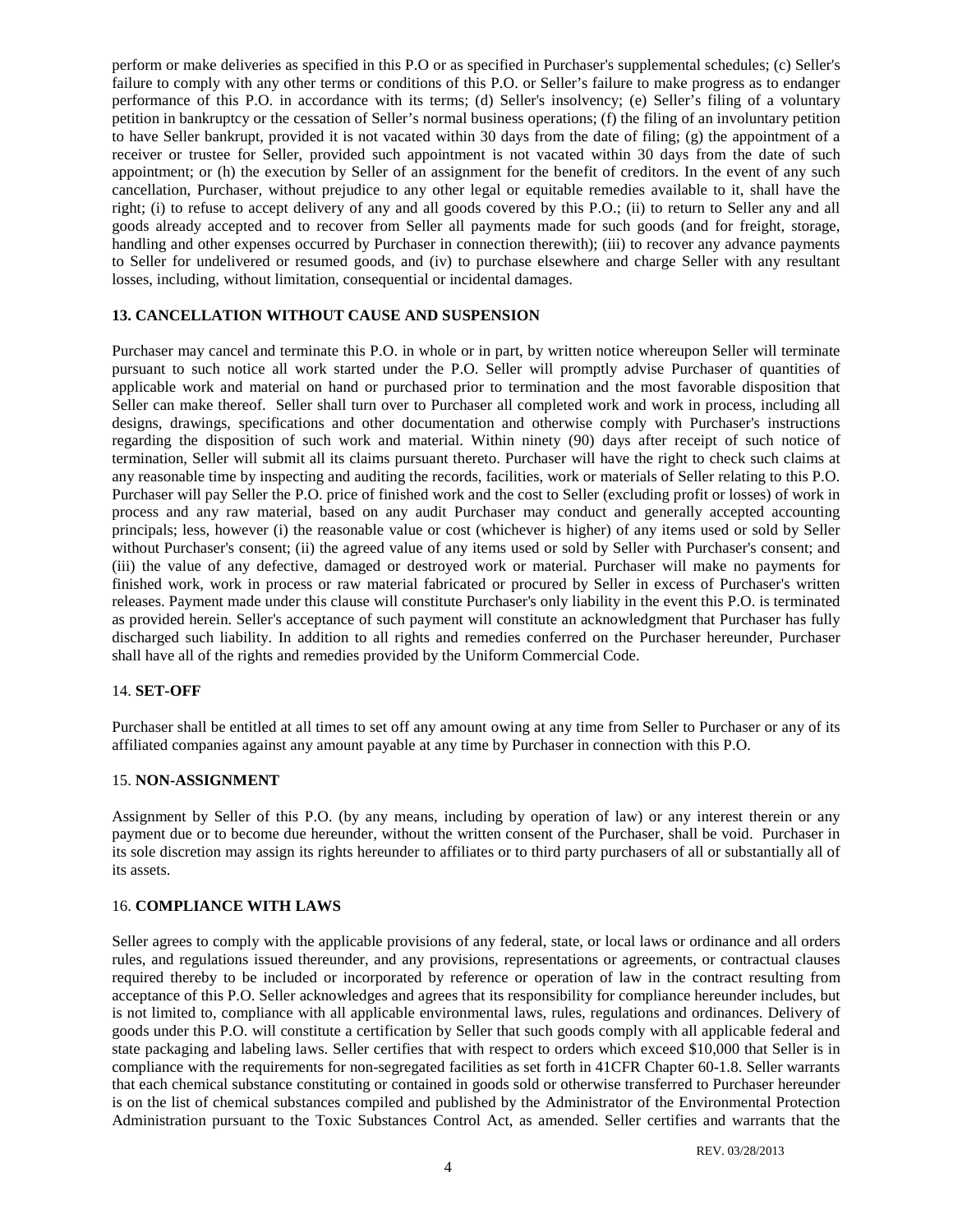goods supplied hereunder are in compliance with the applicable laws, rules and regulations administered by the Consumer Product Safety Commission, the Food and Drug Administration the Federal Communications Commission and the Environmental Protection Agency. In accepting this P.O., Seller represents that the goods to be furnished hereunder were or will be produced in compliance with the requirements of the Fair Labor Standards Act of 1938, as amended, including Section 1 2(a) and the Immigration Reform and Control Act of 1986 and all other immigration laws and regulations and Seller shall certify to that effect for all services or products rendered in connection with this P.O

### 17. **BLANKET PURCHASE ORDER**

If this P.O. is identified on the face hereof as a blanket order, it is issued to cover such portion of the Purchaser's goods or services listed on the face hereof as Purchaser may elect to purchase from time to time from Seller, unless expressly provided otherwise on the face hereof. If Purchaser elects to purchase from Seller, an authorized representative of Purchaser will request orally or in writing that Seller make specific deliveries (or shipments) only in the quantities and at times specified by the authorized representative. Under no circumstances shall Purchaser be under any obligation to Seller for goods or services not specifically covered by a request of an authorized representative of Purchaser.

### 18. **INDEMNITY AND INSURANCE**

Seller agrees to defend, indemnify and hold harmless Purchaser, its subsidiaries, affiliates, parent companies, agents, representatives, licensees and assigns, and their respective directors, officers, employees, representatives, subcontractors, successors, customers and users of Purchaser's products from and against any and all damages (including consequential and punitive damages) claims liabilities, losses, costs and expenses (including, without limitation, court costs and attorney's fees) arising out of or relating to or resulting in any way from (a) any actual or alleged death of or injury to any person, damage to any property or any other damage or loss that results, or is claimed to result, in whole or in part, from any actual or alleged (i) defects, whether latent or patent, in the goods or services sold to Purchaser hereunder, including without limitation actual or alleged improper construction or design; (ii) breach of any express or implied warranty; or (iii) violation by such goods or services, or their manufacture, possession, use or sale, of any law, statute or ordinance or any governmental or administrative order, rule or regulation, (b) any breach of the covenants and agreements contained in this P.O., including, without limitation, the covenants and agreements contained in Paragraphs 6, 7 and 16, or (c) any act or omission of Seller, its directors, officers, employees, agents, representatives or subcontractors. Seller agrees to comply with Purchaser's insurance conditions as revised from time to time and submit evidence of such insurance. This insurance, at the present time, shall include but not be limited to; Comprehensive General Liability including contractual and products liability. There shall be minimum limits of \$1,000,000/\$3,000,000 for bodily injury and property damage. The certificates must specifically mention that contractual and products liability is provided and must contain a clause covering Seller's assumption of liability. Seller agrees to supply (if needed) automobile liability insurance including owned, non-owned and hired vehicles. Seller shall name Purchaser and its subsidiaries, affiliates, successors and assigns as an additional insureds under Seller's Comprehensive General Liability policy.

#### 19. **SHIPPING AND PACKING**

All items ordered shall be suitably packed and marked for shipping. Purchaser shall not be charged for any packing, marking or boxing not separately itemized hereon. Seller shall be liable to Purchaser for any loss or damage resulting from Seller's failure to provide adequate protection during shipment. Purchaser and Seller shall assist each other, including the procuring of any documents or information, in filing and/or prosecuting any claims against carriers or others arising out of such shipment.

#### 20. **INVOICES**

P.O. number, item number, supplier name and address must appear on all shipping documents, invoices, quality certifications, if any, and packing sheets. Invoices (except dating) are paid less cash discount indicated on the face hereof. Taxes, if any, must be separately itemized.